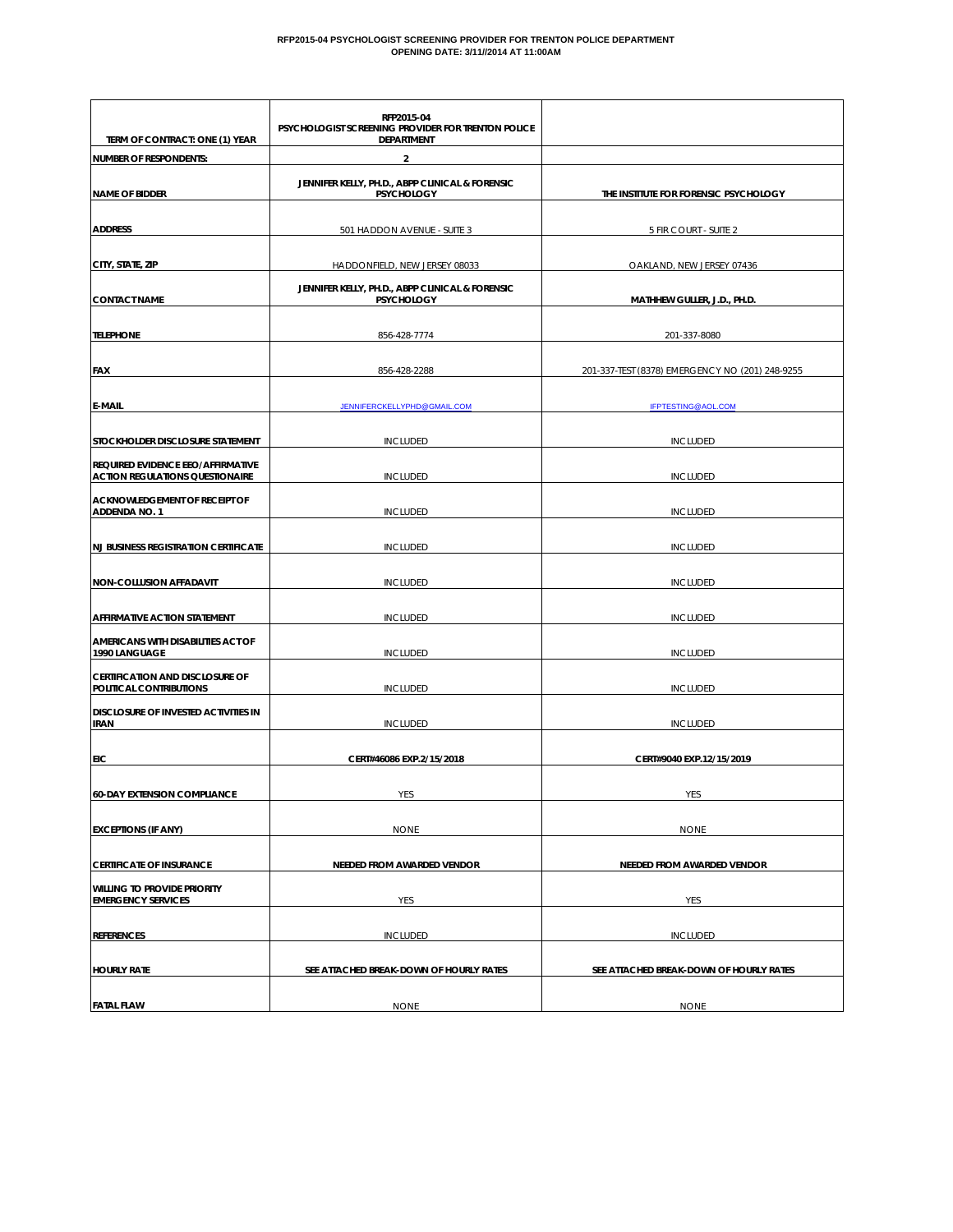# JENNIFER KELLY, Ph.D., ABPP **Clinical & Forensic Psychology**

501 Haddon Avenue, Suite 3 Haddonfield NJ 08033

NJ License #3887 FEIN 26-1880319

Phone (856) 428-7774 Facsimile (856) 428-2288

# **Psychologist Screening Provider:** For the City of Trenton Police Department (RFP2015-04)

## **Fee Proposal:**

- 1. Post-offer Pre-Employment Psychological Evaluations (PEPE) are charged at the rate of \$325.00 per evaluation to include report of findings. No additional fees are associated with the completion of a standard pre-employment psychological evaluation.
- 2. Fees associated with psychological evaluations of fitness for duty for an existing employee is charged at an hourly rate of \$150.00. Length of time needed to complete such an evaluation varies with the complexity of the case; however the typical FFDE is billed at \$900.00.
- 3. Fees associated with testimony regarding PEPE at depositions, administrative hearings, or cases heard before an Administrative Law Court or other judicial body would be charged an hourly rate of \$175.00 per hour.

 $3/9/15$ 

Jennifer Kelly, Ph.D., ABPP NJ Licensed Psychologist #3887 Board Certified in Police & Public Safety Psychology

501 Haddon Avenue, Suite 3 Haddonfield, NJ 08033